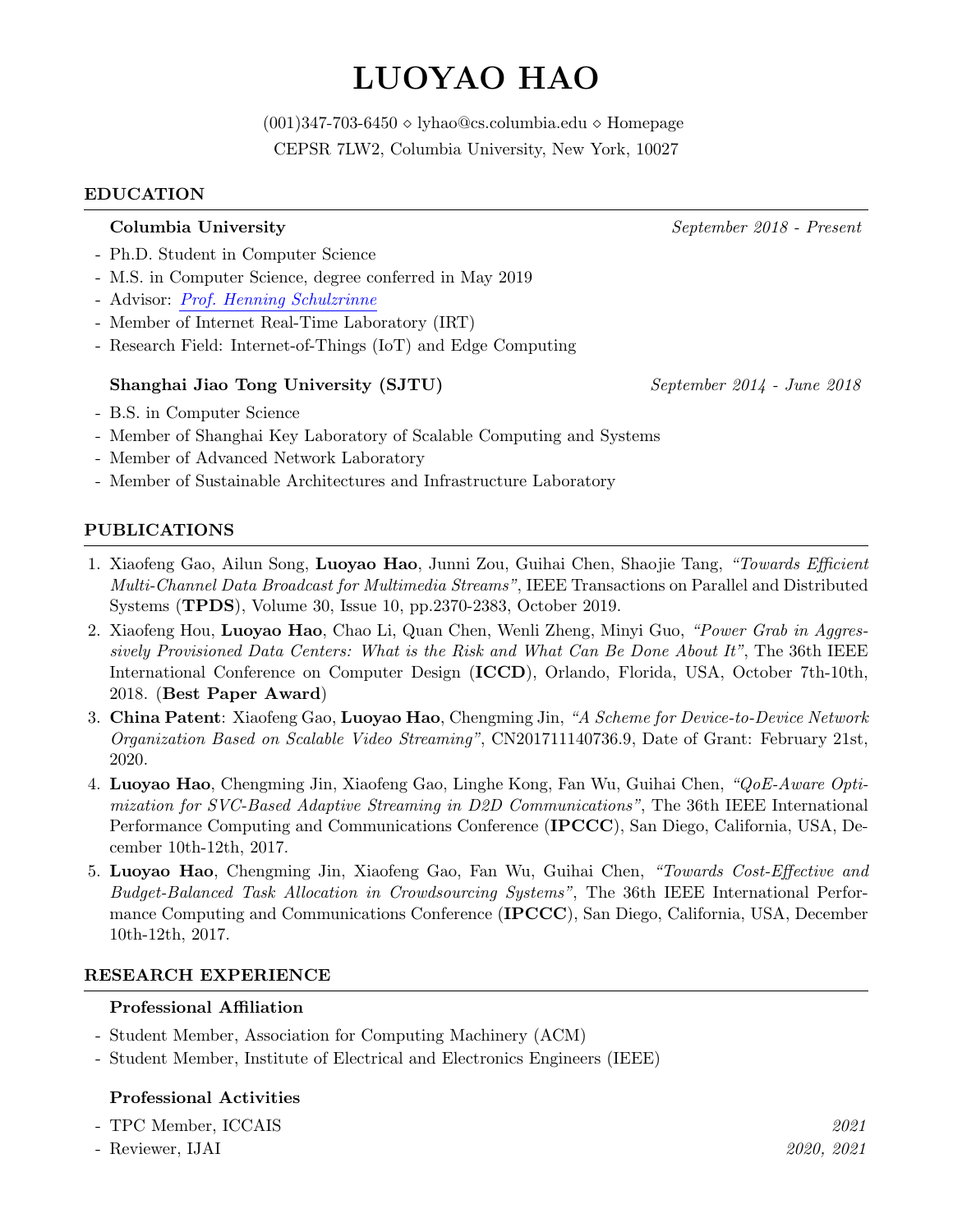| - Reviewer, IJCDS                                                        | 2020 |
|--------------------------------------------------------------------------|------|
| - TPC Member, CITEI                                                      | 2020 |
| - Reviewer, BDAW                                                         | 2020 |
| - Reviewer, BEEI                                                         | 2020 |
| - Reviewer, AIIPCC                                                       | 2019 |
| - Editorial Board Member, SCIREA Journal of Computer                     | 2019 |
| - Reviewer, KSII Transactions on Internet and Information Systems (TIIS) | 2018 |
| - External Reviewer, IEEE ISJ 2017, JOCO 2017, JCO 2017                  |      |

| Internet Real-Time Lab (IRT) |
|------------------------------|
| Graduate Research Assistant  |

**Internet Real-Time Lab (IRT)** *August 2018 - Present*

*Advisor: Prof. Henning [Schulzrinne](http://www.cs.columbia.edu/~hgs/)*

- Explore the integration of Internet of Things (IoT) and edge computing.
- Investigate the large scale IoT naming, directory, and authorization issues. Lead two groups of students to do semester-long projects.

**Sustainable Architectures and Infrastructure Laboratory** *December 2017 - June 2018 Research Assistant*

*Advisor: Prof. [Chao](http://www.cs.sjtu.edu.cn/~lichao/services.html) Li*

- Investigated power grab in aggressively provisioned data centers.
- Implemented a light-weight system for power allocation in data centers, which is a prototype including a mini server rack with four load servers and one control server.

# **Advanced Network Laboratory in SJTU** *October 2016 - June 2018*

*Research Assistant Advisor: Prof. [Xiaofeng](http://www.cs.sjtu.edu.cn/~gao-xf/) Gao*

- Researched Scalable Video Codec (SVC), adaptive streaming, and Device-to-Device (D2D) networks.
- Proposed a fast multimedia transmission scheme for the organization of D2D communications.
- Working on Network Function Virtualization (NFV) deployment in data center recently.
- Designed approximation algorithms to deploy limited number of relays to maximize users' satisfaction.
- Participated in **National** Undergraduate Training Program for Innovation and Entrepreneurship, top two programs in Dept. of Computer Science and Engineering.

# **Shanghai Key Laboratory of Scalable Computing and Systems** *June 2017 - August 2017 Research Intern*

*Advisor: Prof. [Guihai](https://cs.nju.edu.cn/gchen/) Chen and [Prof.](http://www.cs.sjtu.edu.cn/~fwu/index.html) Fan Wu*

- Researched issues of cost-effective and budget-balanced task allocation problem in crowdsourcing systems and proved its NP-Completeness.
- Proposed two heuristic algorithms based on greedy strategy and local search technique respectively.

# **TEACHING EXPERIENCE**

## **Teaching Assistant**

- COMS 4419 (Graduate Level): Internet Technology, Economics, and Policy *Spring 2019*

- CSEE 4119 (Graduate Level): Computer Networks *Spring 2020*

# **SCHOLARSHIPS AND AWARDS**

| NSF Student Travel Grant, IFIP Networking Conference                      |      |
|---------------------------------------------------------------------------|------|
| Best Paper Award, IEEE International Conference on Computer Design (ICCD) | 2018 |